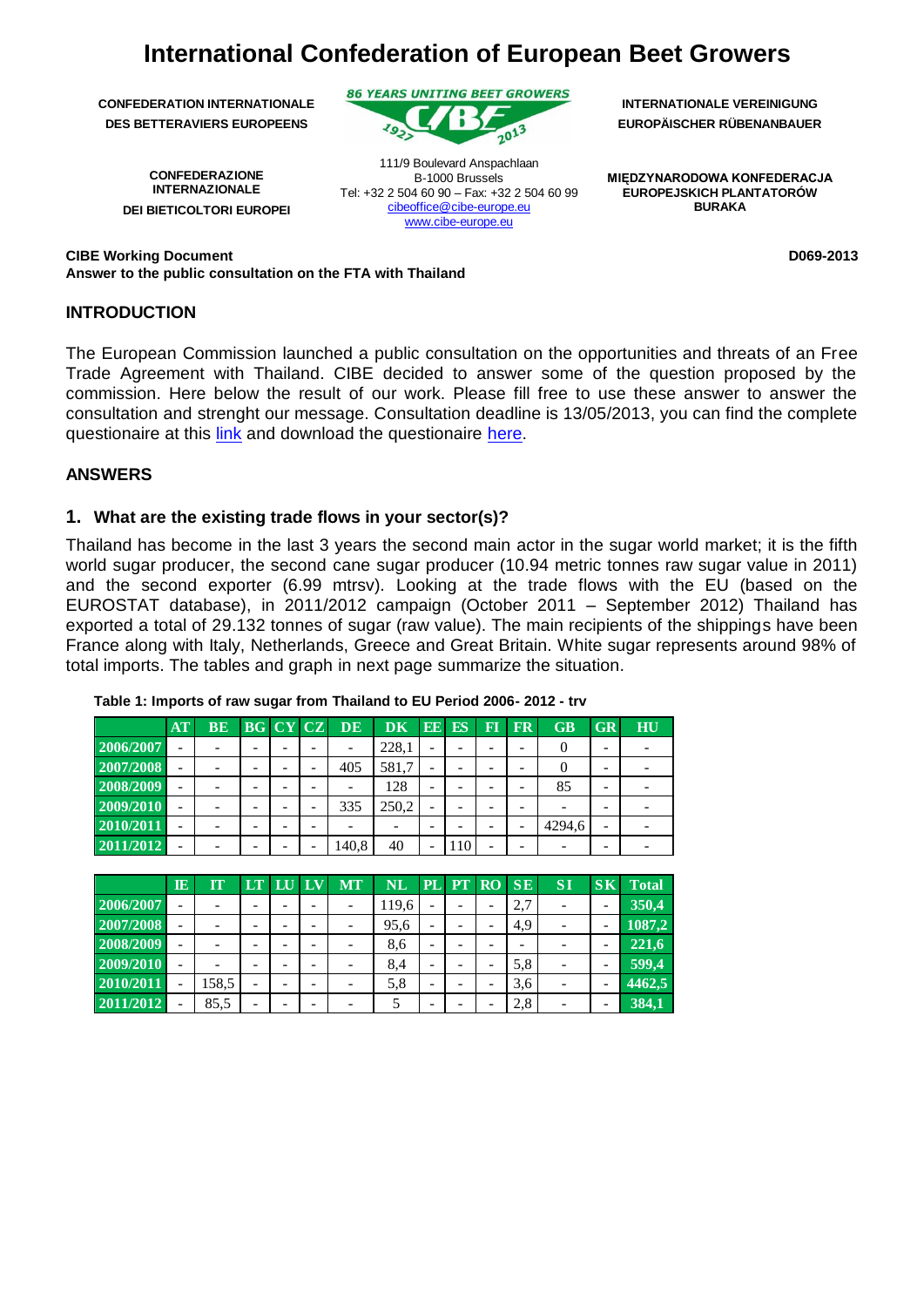#### **Table 2: Imports of white sugar from Thailand to EU Period 2006/2012 - trv**

| Table 2: Imports of white sugar from Thailand to EU Period 2006/2012 - trv | <b>AT</b>                | <b>BE</b>         | BG | CY   | CZ     | <b>DE</b> | <b>DK</b> | EE                       | ES        | FI   | <b>FR</b> | $\overline{GB}$   | GR             | HU           |
|----------------------------------------------------------------------------|--------------------------|-------------------|----|------|--------|-----------|-----------|--------------------------|-----------|------|-----------|-------------------|----------------|--------------|
| 2006/2007                                                                  | $\overline{\phantom{a}}$ | 8.80              |    |      | $\sim$ | 229.89    | 0.33      | $\overline{\phantom{a}}$ | 390,00    | 0.33 | 827,72    | 20,87             | 39,13          |              |
| 2007/2008                                                                  | ٠                        | 8,70              | ۰  | 0,22 | $\sim$ | 3.186.20  | 326,96    | $\overline{\phantom{a}}$ | 124,46    | 0,22 | 1.364.89  | 143.59            | 0,00           |              |
| 2008/2009                                                                  | $\overline{\phantom{a}}$ | 2.50              |    |      | ÷      | 2.031.30  | 0.43      | ۰                        | 3.438.15  | 0,22 | 1.757.83  | 20.54             | 52,72          |              |
| 2009/2010                                                                  | 0.43                     | 22.39             |    | -    | $\sim$ | 573,59    | 0.33      | ۰                        | 2.958.91  | 0.00 | 1.465,76  | 22,39             | 0,43           |              |
| 2010/2011                                                                  | ٠                        | 1.128.70   543.48 |    |      | ÷      | 2.326.41  | 2.07      | ٠                        | 187.83    | 0.43 | 3.546.20  | 29.24             | 652,17         |              |
| 2011/2012                                                                  | ä,                       | 2.510.76          |    |      | ÷      | .005,22   | 1,20      | ۰                        | 790,76    | 0,22 | 12.386.09 | 1.095.43   217.50 |                |              |
|                                                                            |                          |                   |    |      |        |           |           |                          |           |      |           |                   |                |              |
|                                                                            | $\overline{\mathbf{E}}$  | M                 | LT | LU.  | LV     | <b>MT</b> | <b>NL</b> | <b>PL</b>                | <b>PT</b> | RO   | SE        | <b>SI</b>         | S <sub>K</sub> | <b>Total</b> |
| 2006/2007                                                                  | 3.70                     | 96.09             |    |      |        | ۰         | 959.89    | 869.13                   |           | ۰    | 0.00      |                   | ۰              | 3.445.87     |

|                 | $\overline{\mathbf{E}}$ | TT             | ſЛ | LU 1 | I.V                      | $\overline{\text{MT}}$   | NL.      | PL                         | PT     | $\overline{RO}$ | SE       | <b>SI</b>                | S <sub>K</sub>           | <b>Total</b> |
|-----------------|-------------------------|----------------|----|------|--------------------------|--------------------------|----------|----------------------------|--------|-----------------|----------|--------------------------|--------------------------|--------------|
| 2006/2007       | 3.70                    | 96.09          |    |      | $\overline{\phantom{a}}$ | $\overline{\phantom{a}}$ | 959.89   | 869.13                     |        |                 | 0.00     | $\overline{\phantom{a}}$ | ٠                        | 3.445.87     |
| 2007/2008       | 11.30                   | 497.28         |    |      | <b>.</b>                 |                          |          | 1.324.13 3.804.35          |        |                 | 2.760.87 |                          | -                        | 13.553.15    |
| 2008/2009       |                         | 16,09 1.356,30 |    |      | $\overline{\phantom{a}}$ |                          | 989.78   | 3.532.61                   | 153.26 |                 | 4,35     |                          | ٠                        | 13.356.09    |
| 2009/2010 22.93 |                         | 730.00         |    |      |                          | ۰                        | 703.26   | 0.00                       |        |                 | 0.00     |                          | $\overline{\phantom{a}}$ | 6.500.43     |
| 2010/2011       |                         | 19,02 1.156,52 |    |      |                          | 0.11                     | 2.599.67 | 951.09                     |        | .086.96         | 0.22     |                          | ۰                        | 14.230,11    |
| 2011/2012       |                         | 14,57 1.182,72 |    |      |                          |                          |          | 5.630,76 2.893,70 1.007,07 |        |                 | 12.07    | -                        | -                        | 28.748,04    |

| 2011/2012 14.57 1.182.72 |                                                                            |                 |           |           |                          | $\sim$                   | 5.630,76   2.893,70   1.007,07 |                |           | ٠    | ۰                             | 12,07           |                          |              |
|--------------------------|----------------------------------------------------------------------------|-----------------|-----------|-----------|--------------------------|--------------------------|--------------------------------|----------------|-----------|------|-------------------------------|-----------------|--------------------------|--------------|
|                          | Table 3: Total Imports of sugar from Thailand to EU Period 2006/2012 - trv |                 |           |           |                          |                          |                                |                |           |      |                               |                 |                          |              |
|                          | <b>AT</b>                                                                  | <b>BE</b>       | <b>BG</b> | <b>CY</b> | CZ                       | <b>DE</b>                | <b>DK</b>                      | <b>EE</b>      | ES        | F1   | <b>FR</b>                     | <b>GB</b>       | GR                       | HU           |
| 2006/2007                | $\overline{\phantom{a}}$                                                   | 8.80            |           |           | $\overline{\phantom{a}}$ | 229.89                   | 228,43                         | $\overline{a}$ | 390.00    | 0.33 | 827,72                        | 20.87           | 39,13                    |              |
| 2007/2008                | ۰                                                                          | 8.70            |           | 0,22      | $\overline{\phantom{a}}$ | 3.591,20                 | 908,66                         |                | 124.46    | 0,22 | 1.364.89                      | 143.59          | 0.00                     |              |
| 2008/2009                | $\overline{\phantom{0}}$                                                   | 2.50            |           |           | $\overline{\phantom{a}}$ | 2.031.30                 | 128.43                         |                | 3.438.15  | 0,22 | 1.757.83                      | 105.54          | 52,72                    |              |
| 2009/2010                | 0.43                                                                       | 22.39           |           |           | $\overline{\phantom{a}}$ | 908.59                   | 250.53                         | -              | 2.958.91  | ٠    | 1.465.76                      | 22.39           | 0.43                     |              |
| 2010/2011                | $\overline{\phantom{a}}$                                                   | 1.128.70 543.48 |           |           | $\overline{\phantom{a}}$ | 2.326,41                 | 2,07                           |                | 187,83    | 0.43 | 3.546.20                      | 4.323.84 652.17 |                          |              |
| 2011/2012                | ٠                                                                          | 2.510.76        |           |           | $\overline{\phantom{a}}$ | 1.146.02                 | 41,20                          |                | 900.76    | 0,22 | 12.386.09   1.095.43   217.50 |                 |                          |              |
|                          |                                                                            |                 |           |           |                          |                          |                                |                |           |      |                               |                 |                          |              |
|                          | $\mathbf{I}$ <b>E</b>                                                      | IT              | LT        | LU        | $L\overline{V}$          | <b>MT</b>                | <b>NL</b>                      | PL             | <b>PT</b> | RO   | <b>SE</b>                     | <b>SI</b>       | S <sub>K</sub>           | <b>Total</b> |
| 2006/2007                | 3.70                                                                       | 96.09           |           |           |                          | $\overline{\phantom{a}}$ | 1.079.49                       | 869.13         |           |      | 2.70                          |                 | $\overline{\phantom{0}}$ | 3.796.27     |

|                          | $\overline{\mathbf{I}}$ E | TΤ     | LТ | IJ | LV                       | <b>MT</b>                | NL.                        | PL                | PT     | RO       | SE       | <b>SI</b> | S <sub>K</sub>           | <b>Total</b> |
|--------------------------|---------------------------|--------|----|----|--------------------------|--------------------------|----------------------------|-------------------|--------|----------|----------|-----------|--------------------------|--------------|
| 2006/2007                | 3.70                      | 96.09  |    |    | $\overline{\phantom{0}}$ | $\overline{\phantom{0}}$ | 1.079.49                   | 869.13            |        |          | 2.70     |           |                          | 3.796.27     |
| 2007/2008 11:30          |                           | 497.28 |    |    | $\overline{\phantom{a}}$ |                          |                            | 1.419.73 3.804.35 |        |          | 2.765.77 |           |                          | 14.640.35    |
| 2008/2009 16.09 1.356.30 |                           |        |    |    |                          |                          | 998.38                     | 3.532,61          | 153.26 |          | 4,35     |           |                          | 13.577.69    |
| 2009/2010 22.93          |                           | 730.00 |    |    |                          |                          | 711.66                     |                   |        |          | 5,80     |           | -                        | 7.099.83     |
| 2010/2011 19.02 1.315.02 |                           |        |    |    |                          | 0.11                     | 2.605.47                   | 951.09            |        | 1.086.96 | 3,82     |           | $\overline{\phantom{a}}$ | 18.692.61    |
| 2011/2012 14.57 1.268,22 |                           |        |    |    |                          |                          | 5.630,76 2.898,70 1.007,07 |                   |        |          | 14.87    |           | $\overline{\phantom{a}}$ | 29.132,14    |

#### **Graph 1: Total Import of Sugar from Thailand period 2006 - 2012 - trv**



In addition to the trade flows reported above, it is necessary to consider the role of Thailand sugar industry as an investor in sugar production of neighbouring LDCs countries such as Laos, Bangladesh and Myanmar. The limited land available in Thailand pushed several groups to invest in the region in order to exploit higher price under the EBA agreement. More specifically: Mitrphol group invested in Laos in 2007, KSL group invested in Laos and in Cambodia in 2009. We do not have access to the details of such investments and we ask the Commission to have a close look at them in order to understand the real situation and prevent that the EBA initiative will not benefit the real target country but increase the domination of a few Thai companies in the region.

Finally, in the coming years trade flows will be certainly affected by the entering into force of the ASEAN Economic Community (AEC). Thailand plays a dominant role in sugar industry among AEC's members. We are expecting Thailand to benefit from free trade of sugar and its by-products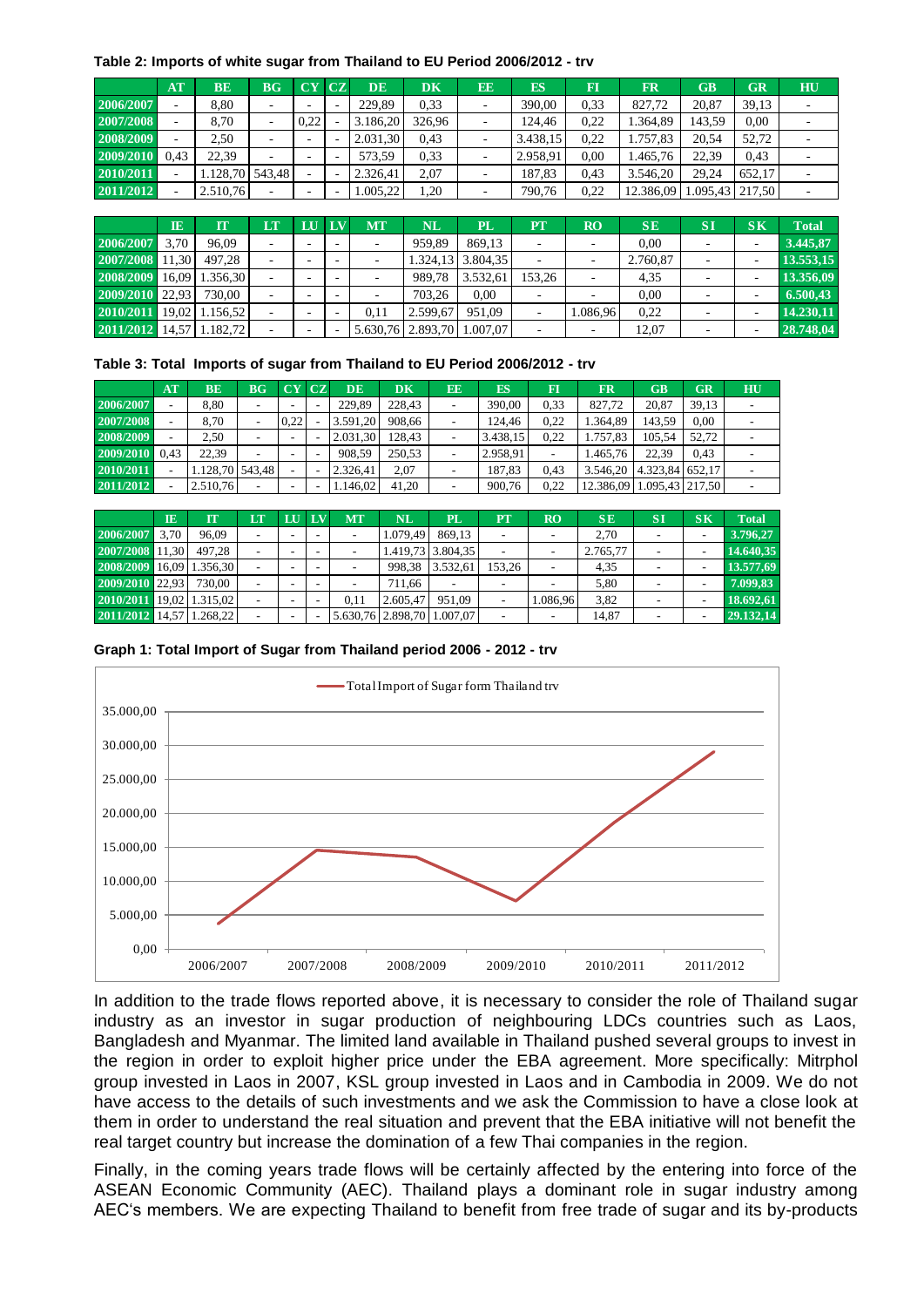in the area and we ask the EU to monitor closely the situation to avoid possible circumvention of tariffs and of rules of origin that the Thai industry might also exploit.

# **2. What is your assessment of the potential for growth in this sector(s)?**

In recent years Thailand has constantly increased its weight in the sugar market, both in term of production and exports. It became the second largest exporter of sugar worldwide and one of the most important exporters of white sugar to the EU market. Graph 2 shows Thailand's production and exports in the period from 2006 to 2011. These data clearly show the expansion of the Thai sugar industry. In 2011, Thai production represented 6.39% (+3% in 5 years) of world production and 12.73% (+8%) of the total sugar exported, and exports to production ratio have increased reaching 63.96% of production exported in 2011 from just above 40% in 2006. Those data are summarized in Graph 3.



**Graph 2: Thailand Production and exports period 2006/2011 – mtrsv (source ISO)**

**Graph 3: Thailand's share of world production and world exports – (own elaboration on ISO data)**



The expansion and dynamism of the Thai industry took place under a favourable cane sugar sector policy which is highly regulated and controlled by the government through the Cane and Sugar Board. The sugar policy in Thailand resembles the one the EU had in place before the 2006 reform. The three main features of the Cane Sugar Act (1984) are:

1. The determination of the annual export quota by the Cane and Sugar Board, by deducting annual consumption from total production. However, as exports are measured in calendar years (January-December) while production is by crop year (October - September) there is usually a difference between the export quota and actual shipment volumes.

2. The revenue sharing system (70% growers /30% industry).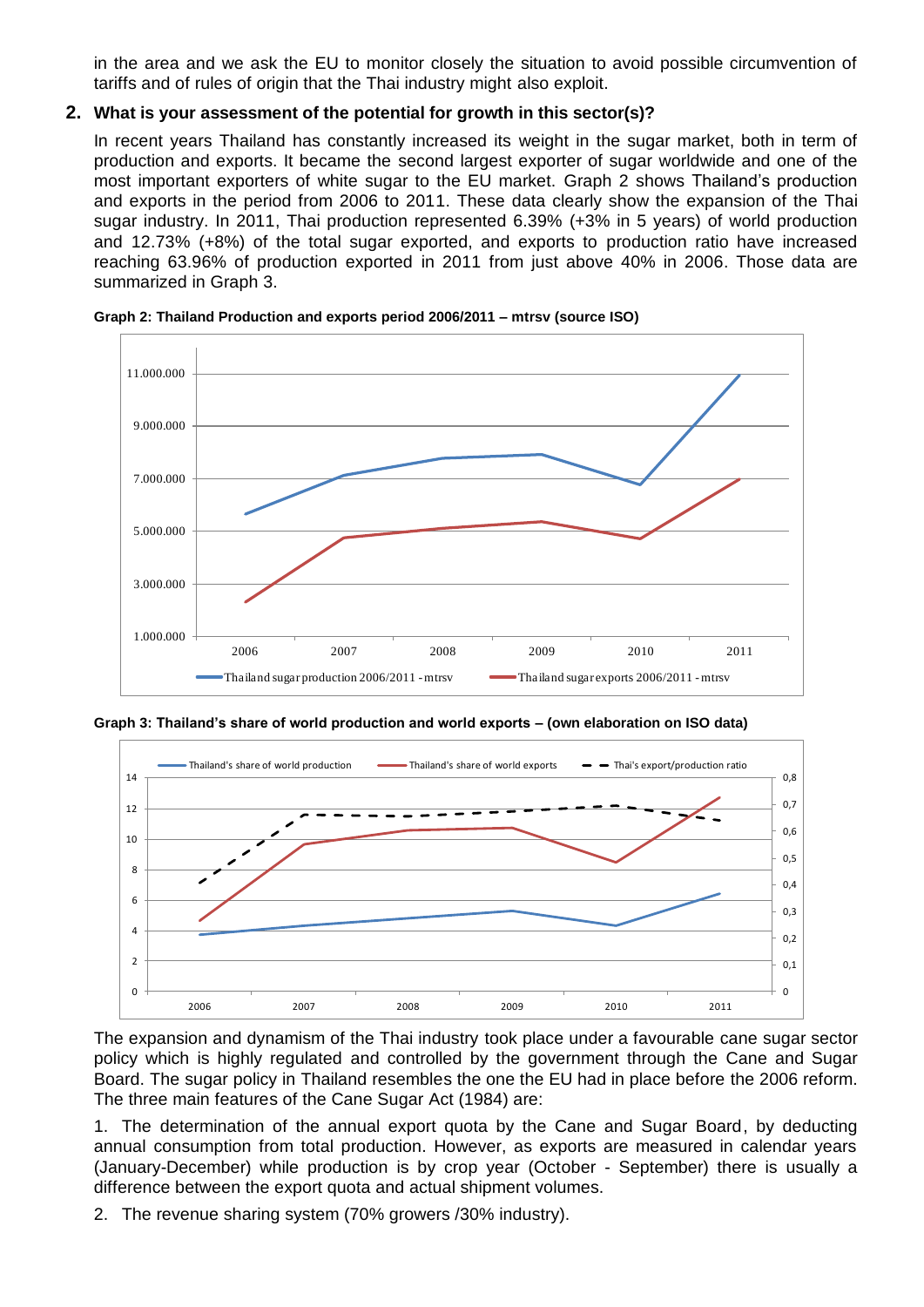3. The Cane and Sugar Board divides annual sugar output into 3 quotas, namely quota A for domestic sales, quota B for exports under industry's long term contracts and quota C for exports under the individual export contracts.

The regulatory framework contained in the Cane Sugar Act of 1984 is geared for exports and only allows exports of an annual surplus of production over domestic requirement. Hence, the export availability depends on how fast and by how much output exceeds consumption. Finally, the Thai sugar policy regulates cane payment, domestic sales at a fixed price and exports (but without any limit fixed at WTO).

In this context, the expansive and aggressive nature of the Thai sugar industry represents a serious threat to the EU sugar beet production and sugar sector in general. A complete opening of the EU to sugar exports from Thailand will jeopardize the restructuring process that the EU sugar industry has undergone with the 2006 sugar CMO reform. The gain in productivity and efficiency that the sector has realized with the 2006 reform will be lost and an even further reduction of sugar beet surface will take place. A significant number of growers will reorient their production towards other alternative crops (mainly -cereals) causing a difficulty for the industry to supply the internal EU market. Moreover, the reorientation in crop production will increase monoculture, reducing the number of crops to be inserted in farm rotations, causing not only a reduction of economically viable options for farmers, but also aggravating the impact of agriculture on the environment.

Finally, the increase in Thai exports to the EU market will also constitute a threat to the ACP/LDCs countries that will inevitably see their preferences eroded.

#### **3. Could you specify your overall "offensive" and "defensive" interests?**

**Offensive interest: to condemn Thaïland's exports as cross-subsidized**: In our view, the EU has an offensive interest as far as the sugar policy in Thailand is concerned. The system in place now looks very much like the pre- reform sugar situation in Europe. Since the conditions in Thailand are really similar to the former EU regime, a citation of the Thai regime against WTO rules because of cross-subsidizing its exports could be envisaged.

**Defensive interest**: Sugar and Ethanol

#### **4. In your sector, do you see either:**

#### *a) an interest in EU companies supplying goods to Thailand (i.e., an export interest)?*

As pointed out in the response to question 2, the sugar policy in Thailand provides a high level of protection for the sector. The quota system allocates fixed sugar quantities to the internal market and to exports. Internal prices are strictly regulated by the Sugar Cane Commission and investments (foreign or international) in the sector are subject to a Government licensing system to build new sugar mills. Alongside with policy aspects, there are other barriers that prevent the accession to the market. More specifically, we refer to the concentration of the industry and the progressive formation of big companies that are leading the Thai sugar industry towards a de-facto oligopoly situation. Finally, acquisitions and foreign investments are also difficult for historical and cultural reasons which consider the loss of a family owned business as a personal failure and source of shame and that constitute non-tariff barriers..

#### *b) an interest in importing?*

As stated in the response to question 2, any increase of imports of sugar from Thailand is potentially harmful for the EU beet sugar sector. The risk is related to the disruption of the equilibrium in which the sugar industry is operating and where investments have been made. More specifically, imports from Thailand will inevitably reduce internal production and destabilize the EU market in terms of price level. In such a context, not only the investment made by the EU sugar industry to increase productivity and efficiency will be lost, but also future investment will be prevented.

#### *c) an interest in EU companies setting up production facilities in Thailand?*

The sugar policy in Thailand provides a high level of protection to the sector. The quota system allocates fixed sugar quantities to the internal market and to exports. Internal feedstock prices are strictly regulated by the Sugar Cane Commission and foreign investment in the sector is subject to a Government licensing system to build new sugar mills. Alongside with policy aspects, there are other barriers which prevent the accession to the market. More specifically we refer to the concentration of the industry and the progressive formation of big companies that are leading the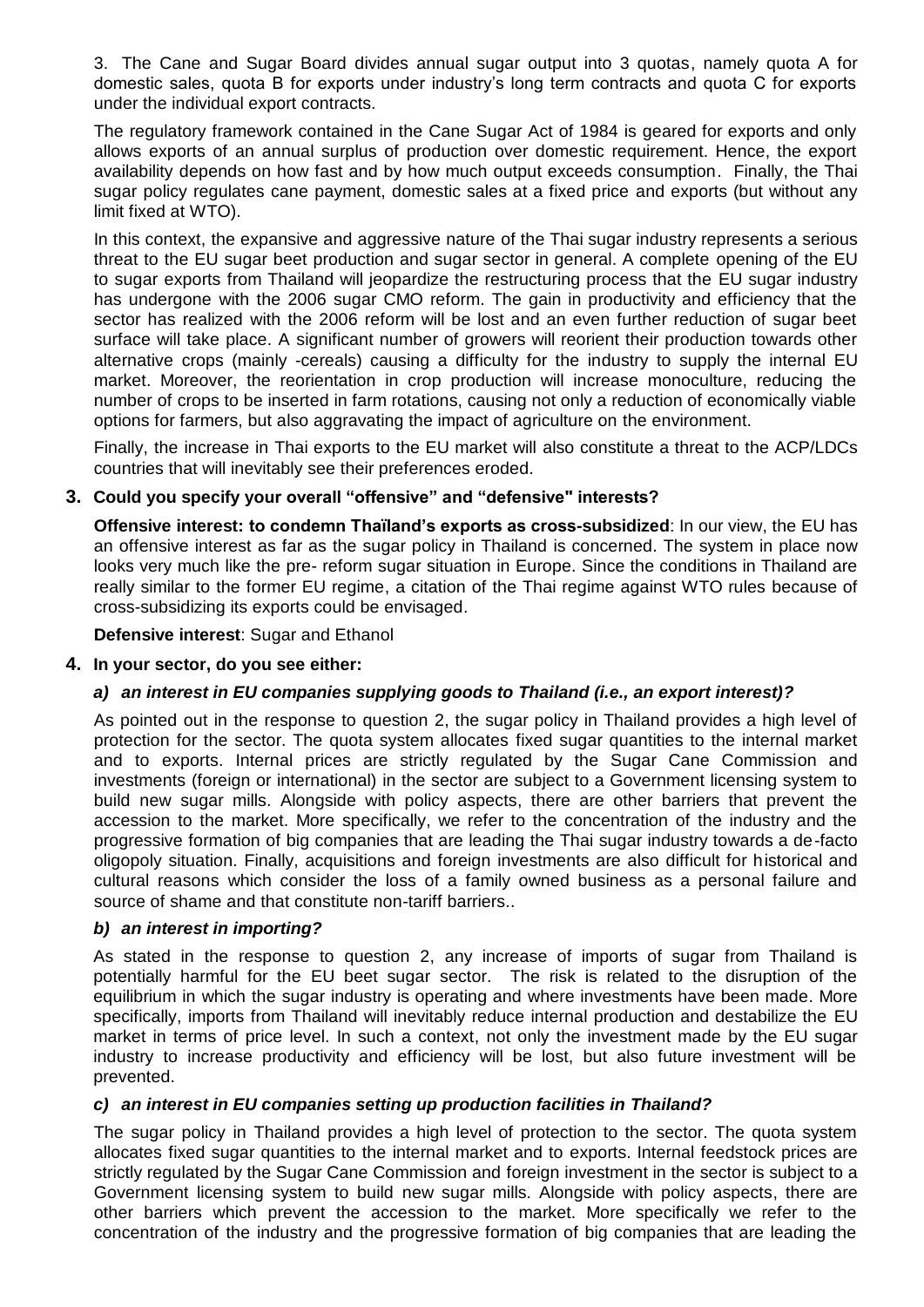Thai sugar industry towards a de-facto oligopoly situation. Finally, acquisitions and foreign investments are also difficult for historical and cultural reasons which consider the loss of a family owned business as a personal failure and source of shame..

#### **5. Do you have an interest in exporting or importing "green goods", i.e. goods are considered to be environmentally and climate change friendly?**

The EU is a net importer of ethanol and therefore a defensive position is needed towards ethanol and other biofuels imports. Any concession towards the liberalization of the sector will result in a reduction of the EU ethanol production and increase EU dependency on external supply of biofuels. Thailand in recent years has been increasing its production capacity and number of ethanol plants. The industry is clearly investing and preparing to be a net exporter of ethanol in the coming years. In 2012, the government launched the new 10-year Alternative Energy Development Plan (2012- 2021) which is set to increase ethanol consumption to 9.0 ml/day by 2021, unchanged from the old 15-yr plan (2008-2022) which has fallen short of achieving its short-term target of 3.0 million liter/day as actual ethanol production is only 1.43 million liters/day in 2011. Also, ethanol producers face a surplus of around 40-50 million liters/day as actual ethanol consumption has been stable at around 1.0 – 1.1 million liters/day since 2009 due to a government decision to reverse its formerly planned policy of mandating compulsory use of gasoline/ethanol mixes.

| <b>Production</b><br>135<br>785<br>192<br>336<br>401<br>426<br>520<br>695<br>$\Omega$<br>0<br>0<br>0<br>$\Omega$<br>$\Omega$<br>$\Omega$<br>$\theta$<br>48.2<br>350<br>139.3<br>14.9<br>65.8<br>300<br>15.6<br>$\Omega$<br>309<br>372<br>450<br><b>Consumption</b><br>159<br>390<br>370<br>410<br>116 | 2006 | 2007 | 2008 | 2009 | 2010 | 2011 | $2012$ (E) | $2013$ (F) |
|-------------------------------------------------------------------------------------------------------------------------------------------------------------------------------------------------------------------------------------------------------------------------------------------------------|------|------|------|------|------|------|------------|------------|
| <b>Import</b><br><b>Export</b>                                                                                                                                                                                                                                                                        |      |      |      |      |      |      |            |            |
|                                                                                                                                                                                                                                                                                                       |      |      |      |      |      |      |            |            |
|                                                                                                                                                                                                                                                                                                       |      |      |      |      |      |      |            |            |
|                                                                                                                                                                                                                                                                                                       |      |      |      |      |      |      |            |            |
| <b>Ending Stocks</b><br>42.4<br>85.9<br>47.6<br>47.6<br>57,5<br>26,4<br>67.8<br>41,6                                                                                                                                                                                                                  |      |      |      |      |      |      |            |            |
| <b>Capacity</b><br>0.78<br>1,7<br>0.96<br>0.96<br>2,9<br>2.9<br>4,8<br>6,2                                                                                                                                                                                                                            |      |      |      |      |      |      |            |            |
| 19<br><b>Number of Plants</b><br>19<br>24<br>11<br>11                                                                                                                                                                                                                                                 |      |      |      |      |      |      |            |            |

#### **Table 4: Overview of the Thai sector**

Source USDA - ISO

Table 4 clearly shows the evolution of the ethanol industry in Thailand and how it is structuring to gain an important role as an exporter on the world market.

#### **6. Is there any element in a FTA between Thailand (or ASEAN) and a third country that harms your competitive position**?

Thailand will benefit from tariff reduction/elimination in the coming years. This will allow the Thai sugar industry to further invest in a favourable context of increasing local and regional demand. Moreover, the sugar industry already operates in a heavily favourable policy setting due to the presence of sugar quotas.

## **7. How would you assess for your sector the relative importance of Thailand (in terms of production capacity, comparative advantage, potential etc.) among the countries of the South-East Asian region?**

As far as sugar is concerned, Thailand is without any doubt the biggest exporter and the country that will gain the most from an FTA with Europe which would include sugar trade liberalization. The role of Thai sugar industry in the area is really important and Thai companies, due to the limited arable land available in their country, have found new opportunities abroad, investing heavily in the sugar production in Laos and Myanmar. The European Union should be really cautious on this point. The objective of the Thai industry is to exploit the opportunity of exporting sugar from Laos and Cambodia to the EU through EBA, GSP and GSP+ initiative; this will cause an unbalanced situation in which the real benefit of the trade expansion will be drained by Thai companies and will not remain in the country of origin of the sugar.

Moreover, the EU should carefully consider the role of Thailand in the forthcoming entering into force of the ASEAN trade agreement. The ASEAN agreement foresees the elimination of tariff barriers amongst the participating countries. In this context, Thailand could exploit the opportunity to circumvent rules of origin on sugar and increase its exports via ASEAN partners.